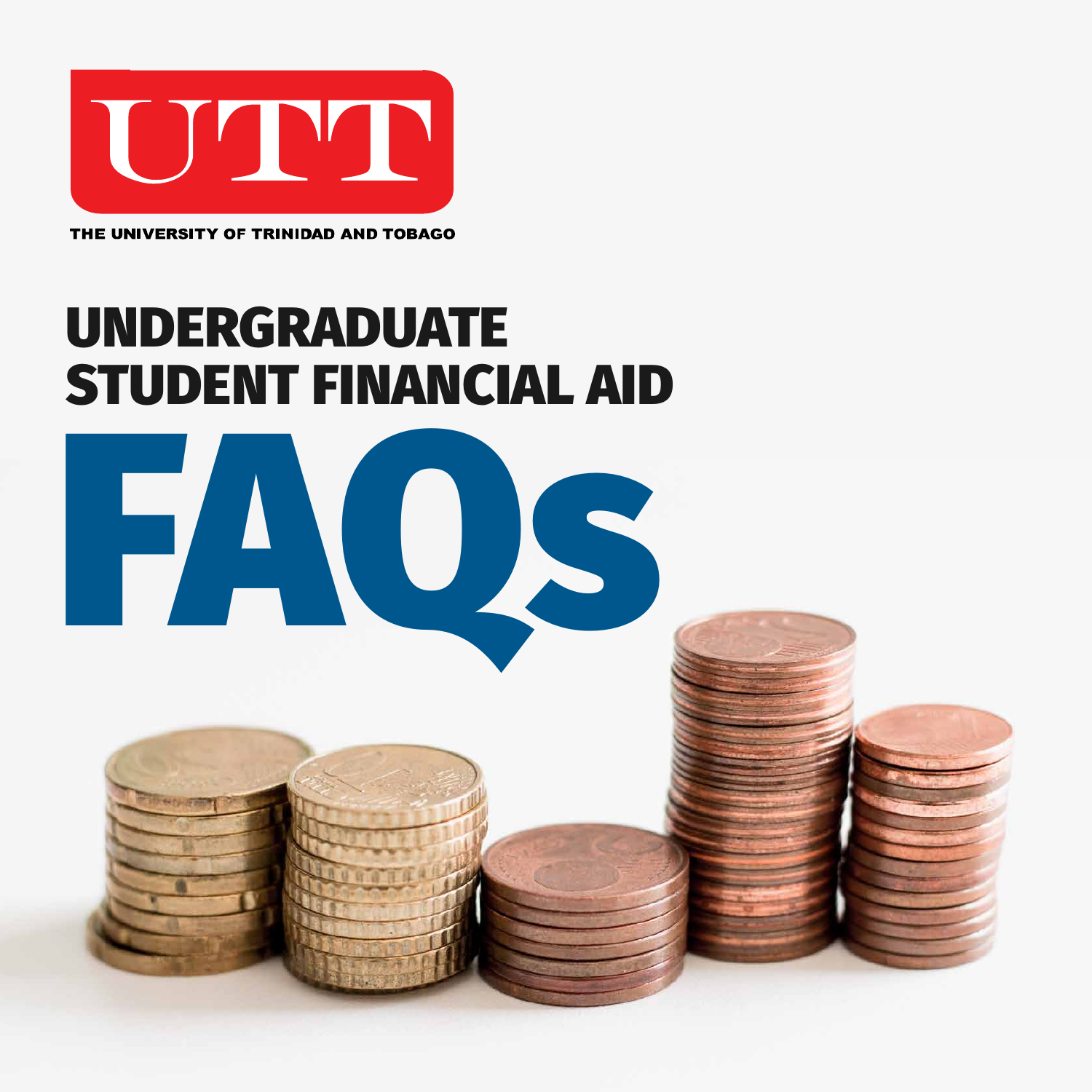## 1. WHO CAN APPLY FOR FINANCIAL AID?

Any undergraduate student can apply, whether full-time or part-time.

# 2. WHAT ARE THE TYPES OF FINANCIAL AID?

#### Need-based financial aid and Merit-based financial aid\* .

- Need-based financial aid is specifically directed to improving assistance to undergraduate students who demonstrate need.
- Merit-based financial aid is specifically directed to

providing competitive awards and distinct opportunities to students in recognition of their academic excellence and outstanding co-curricular involvement.

#### \* No awards offered at this time.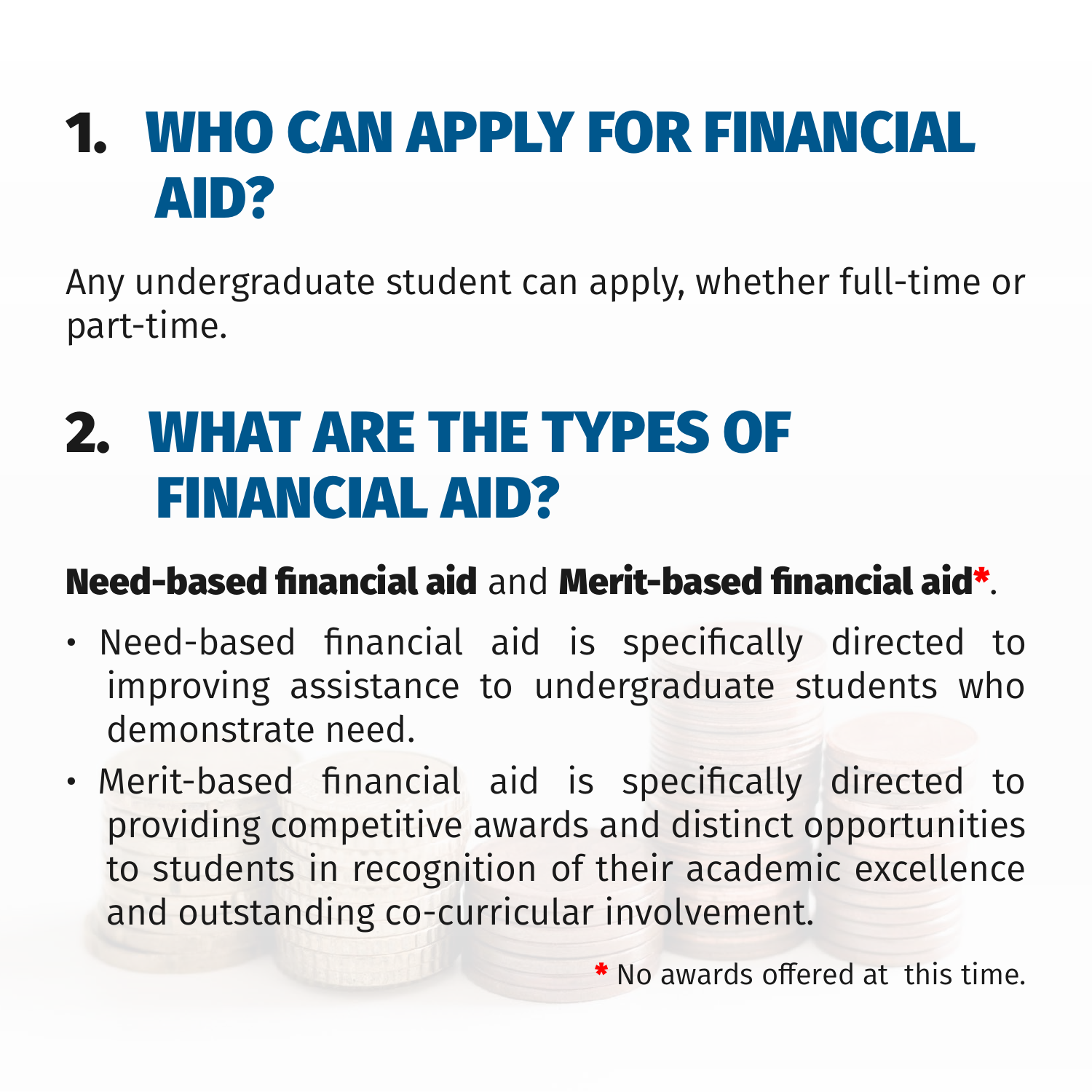### 3. WHAT ARE THE REQUIREMENTS FOR BOTH TYPES OF FINANCIAL AID?

#### Applicants of Need-based financial aid must:

- Be a registered undergraduate student at UTT.
- Meet the CGPA criteria of the specific award as listed.
- Be a citizen of Trinidad and Tobago (except where expressed provision is made for international students for specific awards).
- Be a registered undergraduate student at UTT.
- Complete the Undergraduate Student Financial Aid Application Form and submit all required documentation.

#### Applicants of Merit-based financial aid\* must:

• Complete the Undergraduate Student Financial Aid Application Form and submit all required documentation.

#### \* No awards offered at this time.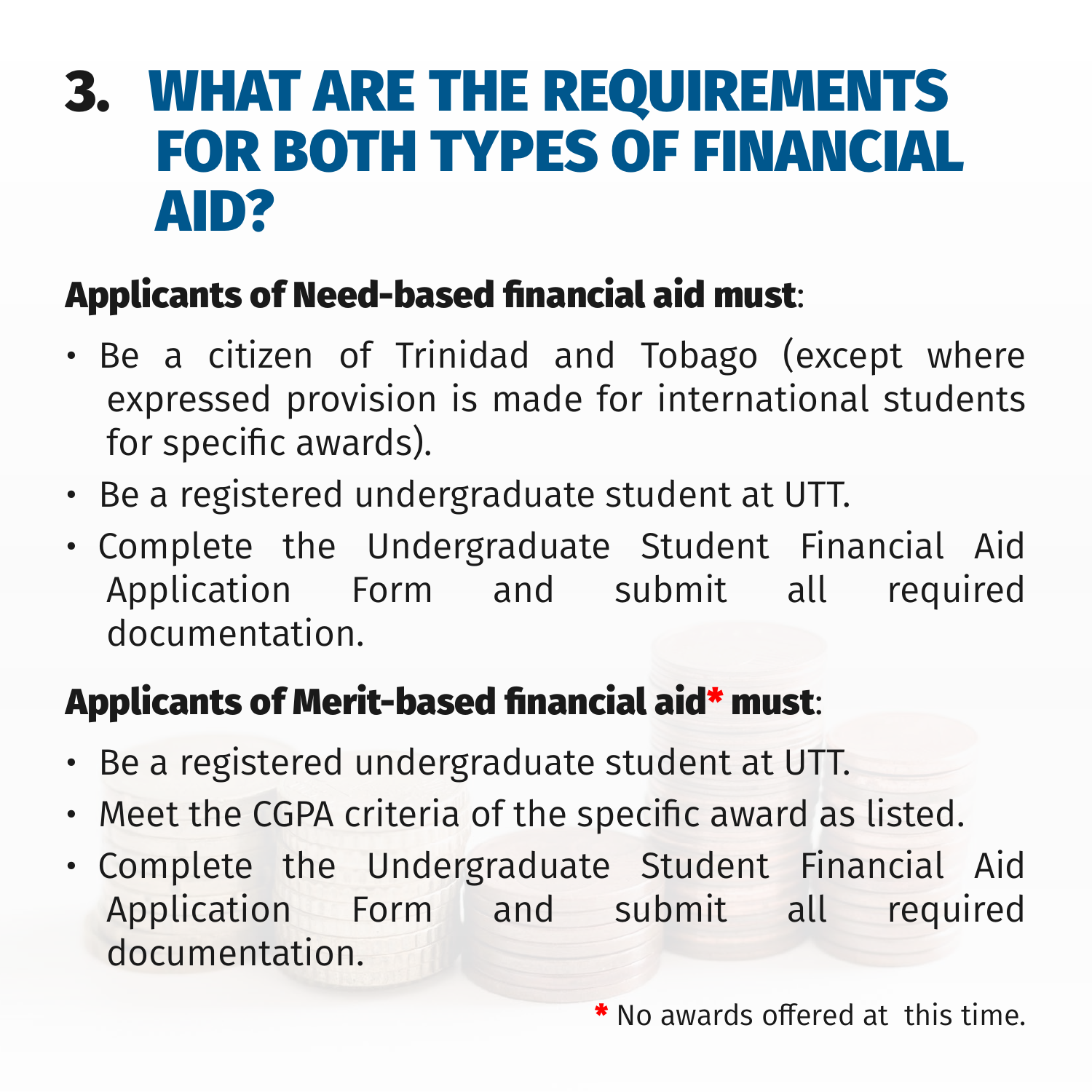## 4. WHAT GOVERNS THE AWARD OF FINANCIAL AID?

#### Awarding of Financial Aid is governed by the following principles:

- Family/students, wherever possible, should bear the portion of the cost of a student's education.
- Commitment to assisting students who have academic potential and limited financial resources.
- Commitment to recognising and supporting students who are excelling in their academic and co-curricular pursuits.
- Promotion of fairness and equity for students with a particular emphasis on students who demonstrate financial need.

• Equal opportunity—Selection free of criteria based on race, sex, creed, age, martial status, sexual orientation or disability.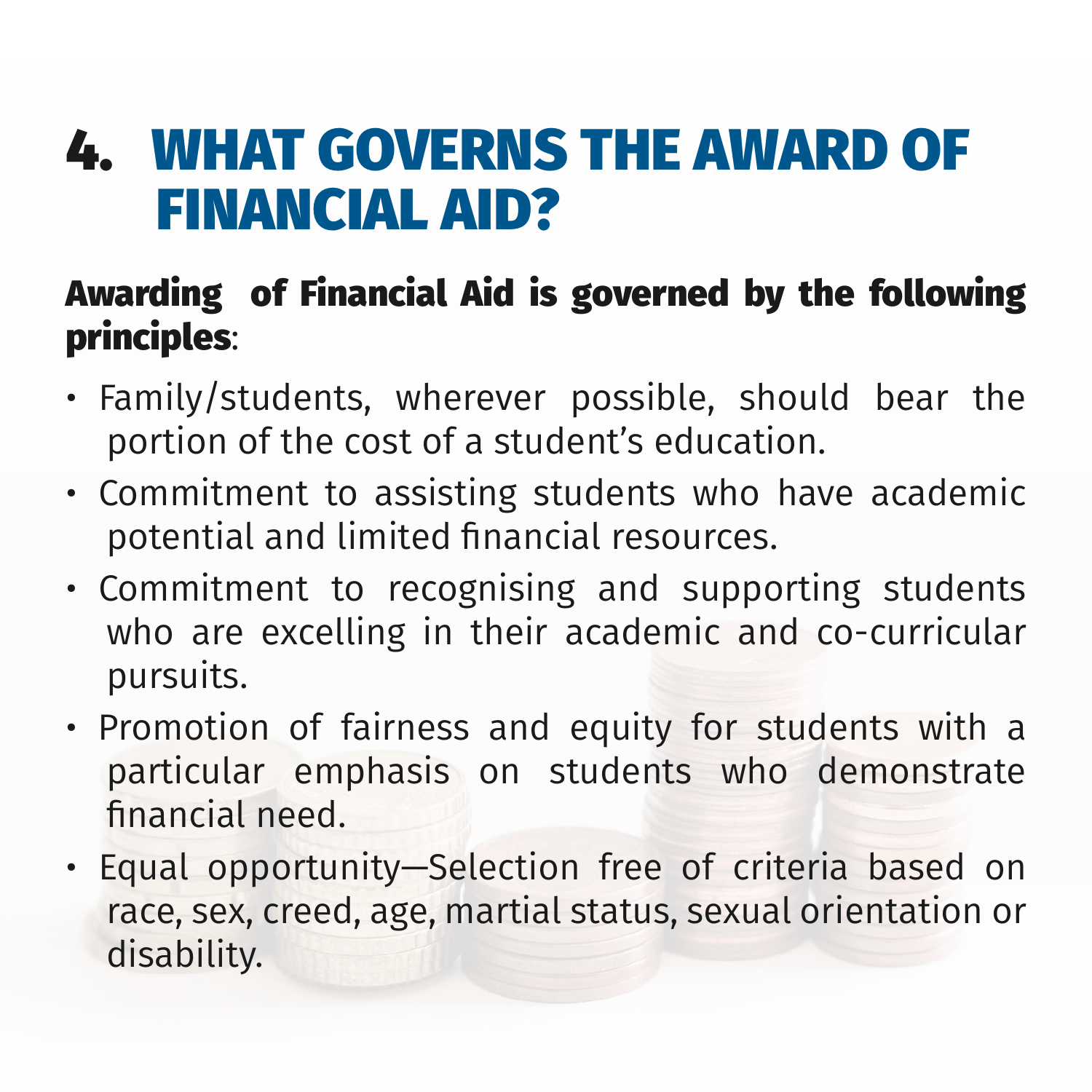## 5. WHAT ENTITIES COMPRISE THE FINANCIAL AID COMMITTEE?

The Undergraduate Student Financial Aid committee comprises representatives from Student Support Services, Academia, the Student Body and the Executive Student Guild.

# 6. HOW TO APPLY FOR FINANCIAL AID?

[CLICK HERE](https://forms.office.com/r/4XmgDQa85K) to access the Financial Aid Application Form.

#### 7. ARE THERE AWARD LIMIT

#### The Undergraduate Financial Aid Committee will set maximum award limits each year based on funding availability and the needs of students.